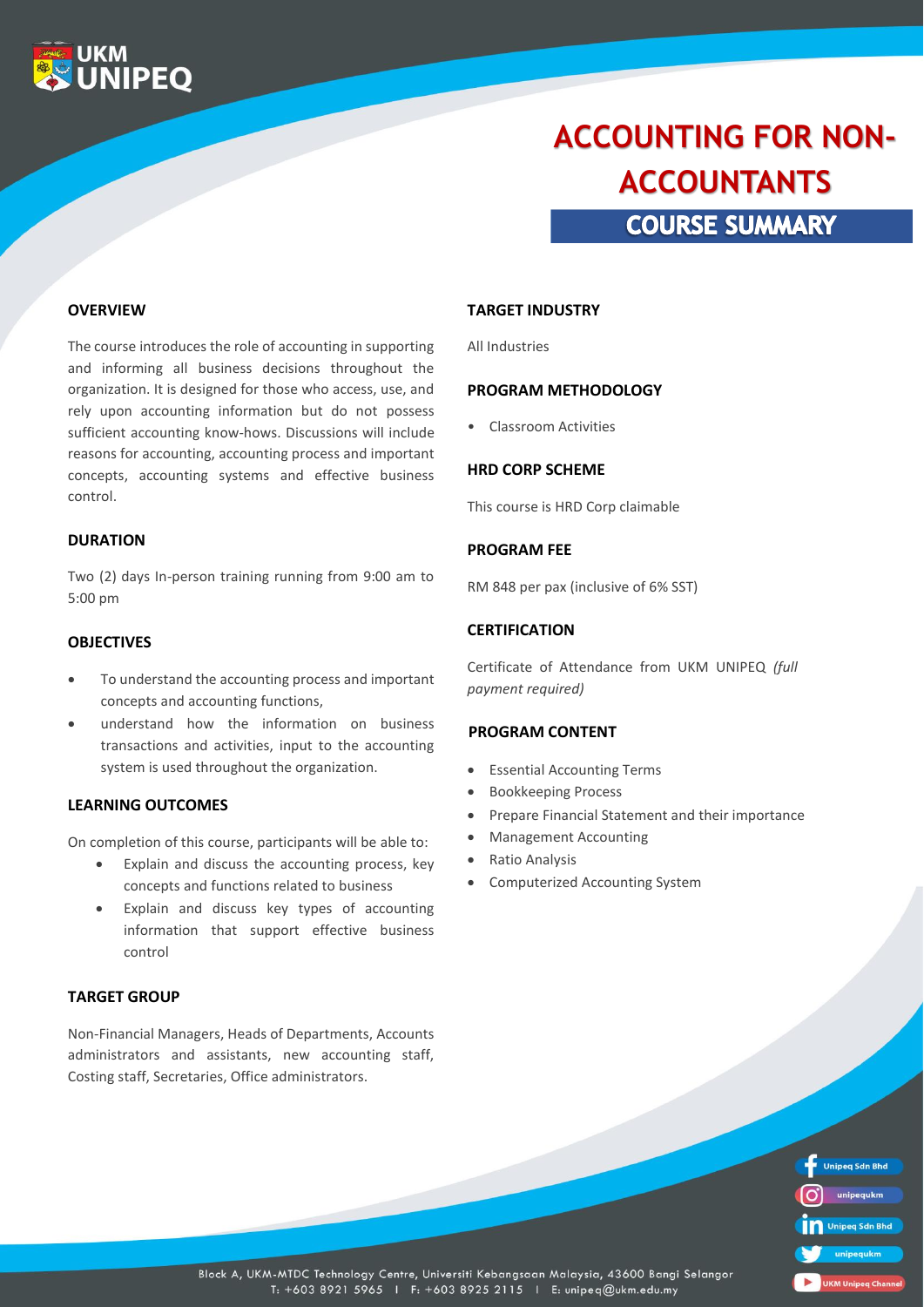

# **COURSE OUTLINE**

### **Day 1**

| <b>Time</b>                                  | <b>Content</b>                                                                                                                                                                                                                                                                          |
|----------------------------------------------|-----------------------------------------------------------------------------------------------------------------------------------------------------------------------------------------------------------------------------------------------------------------------------------------|
| $8:30$ am $-9:00$ am                         | Registration                                                                                                                                                                                                                                                                            |
| $9:00$ am $-10:30$ am                        | <b>Essential Accounting Terms</b><br>Asset & Liability<br>$\bullet$<br>Debit & Credit<br>$\bullet$<br>Capital<br>Income & Sales                                                                                                                                                         |
| 10:30 am $-$ 11:00 am                        | <b>Morning Break</b>                                                                                                                                                                                                                                                                    |
| 11:00 am $-$ 01:00 pm<br>1:00 pm $-$ 2:00 pm | <b>Bookkeeping Process</b><br>Journalizing<br>$\bullet$<br>Posting & Trial Balance<br><b>Lunch Break</b>                                                                                                                                                                                |
| $2:00 \text{ pm} - 4:00 \text{ pm}$          | <b>Financial Statement &amp; Their Importance</b><br><b>Income Statement</b><br>$\bullet$<br><b>Balance Sheet</b><br>$\bullet$<br><b>Managerial Accounting</b><br>Costing & Budgeting<br>$\bullet$<br>Trend Analysis & Forecasting<br>$\bullet$<br><b>Financial Report</b><br>$\bullet$ |
| 4:00 pm $-$ 4:30 pm                          | Q&A, Exercise                                                                                                                                                                                                                                                                           |
| 4:30 pm - 5:00 pm                            | Summary & Conclusion, Tea Break & End of Day 1                                                                                                                                                                                                                                          |



Block A, UKM-MTDC Technology Centre, Universiti Kebangsaan Malaysia, 43600 Bangi Selangor<br>T: +603 8921 5965 1 F: +603 8925 2115 1 E: unipeq@ukm.edu.my